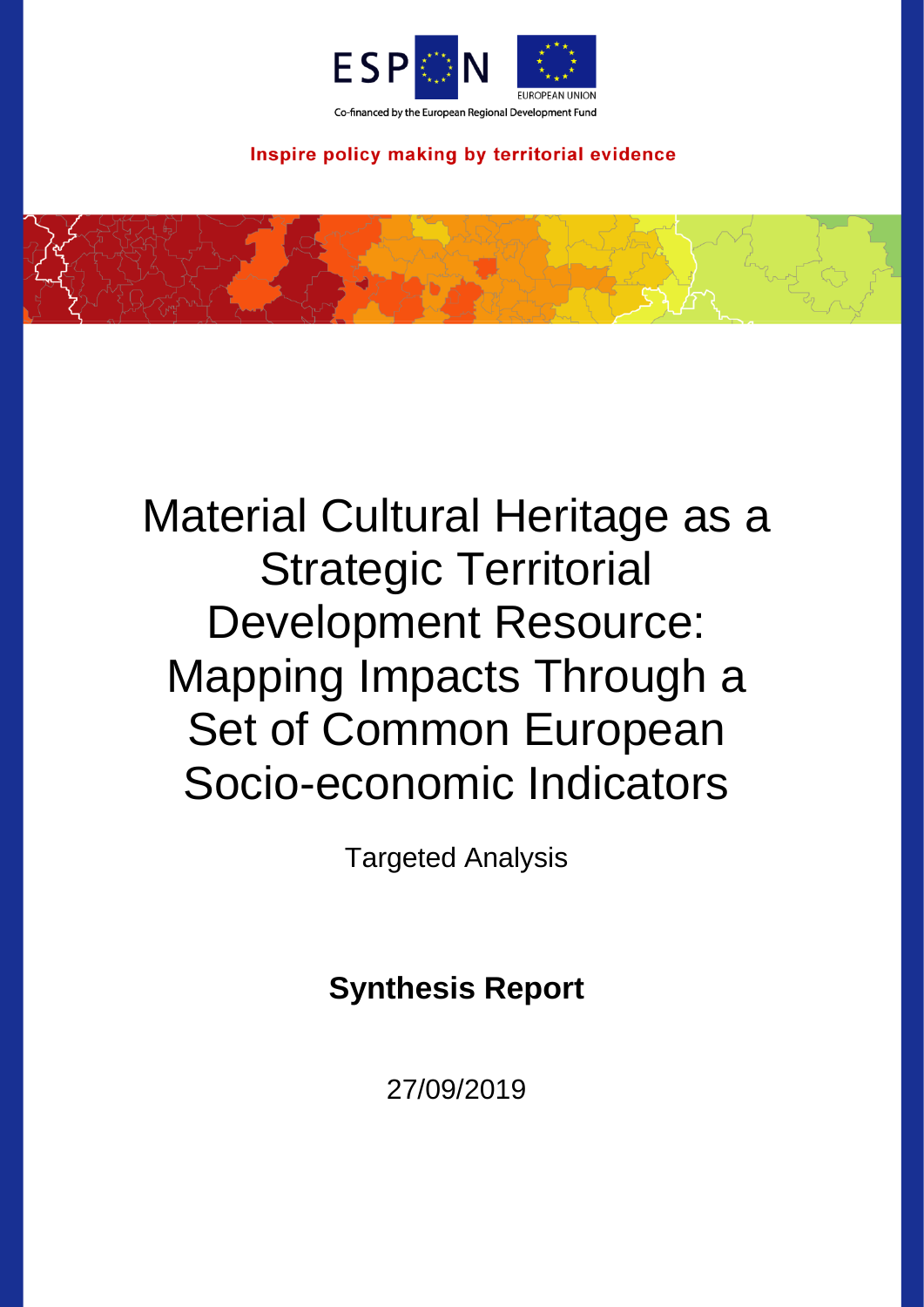This targeted analysis activity is conducted within the framework of the ESPON 2020 Cooperation Programme, partly financed by the European Regional Development Fund.

The ESPON EGTC is the Single Beneficiary of the ESPON 2020 Cooperation Programme. The Single Operation within the programme is implemented by the ESPON EGTC and co-financed by the European Regional Development Fund, the EU Member States and the Partner States, Iceland, Liechtenstein, Norway and Switzerland.

This delivery does not necessarily reflect the opinion of the members of the ESPON 2020 Monitoring Committee.

#### **Authors**

Elissavet Lykogianni, Luca Mobilio, Richard Procee, VVA Elisabetta Airaghi, Philippe Kern, Arthur Le Gall, KEA European Affairs

Christin Krohn, Norwegian Directorate for Cultural Heritage Christine Vanhoutte, Flanders Heritage Agency

External experts contracted by the service provider: Simon Ellis (Independent expert, former senior section leader at UNESCO Institute for Statistics) Pau Rausell Köster (Full Professor in the Department of Applied Economics of the University of Valencia), Anna Mignosa (Erasmus University Rotterdam & University of Catania).

**ESPON EGTC:** Zintis Hermansons (Project expert) and Johannes Kiersch (Financial expert)

#### **Acknowledgements**

Stakeholder Committee: Terje Nypan, Norwegian Directorate for Cultural Heritage; Christin Krohn, Norwegian Directorate for Cultural Heritage; Christine Vanhoutte, Flanders Heritage Agency; Stéphane Demeter, Brussels Capital region (Heritage Department); Paul Mahringer, Federal office for Cultural Heritage (Austria) and Chairman of the EHHF Economic Task Force; Charlotte Hamilton, Swedish National Heritage Board; Lisa Baas, Cultural Heritage Agency of the Netherlands; Luc-Emile Bouche-Florin, European Council of Spatial Planners (ECTP), Stefan Balici, National Institute of Heritage of Romania; Andreea Ursuleasa, Romanian Ministry of Culture and National Identity; Anna Tuhárska, Monuments Board of the Slovak Republic, Zvezda Koželj, Institute for the Protection of Cultural Heritage of Slovenia; Erminia Sciacchitano, European Commission, Directorate-General for Education, Youth, Sport and Culture.

Additional consulted experts by the service provider for opinions during the inception phase: Marta Beck-Domzalska (Statistical Officer/Head of Project, EUROSTAT - Cross-cutting statistical domains), Valentina Montalto (Research Fellow at the Joint Research Centre of the European Commission, Ispra, Italy), Aziliz Vandesande (Post-doctoral researcher at KU Leuven, Faculty of Engineering Science and Raymond Lemaire International Centre for Conservation).

Information on ESPON and its projects can be found on [www.espon.eu.](https://www.espon.eu/)

The website provides the possibility to download and examine the most recent documents produced by finalised and ongoing ESPON projects.

This delivery exists only in an electronic version.

#### © ESPON, 2019

Printing, reproduction or quotation is authorised provided the source is acknowledged and a copy is forwarded to the ESPON EGTC in Luxembourg.

Contact: [info@espon.eu](mailto:info@espon.eu)

ISBN 978-99959-55-98-4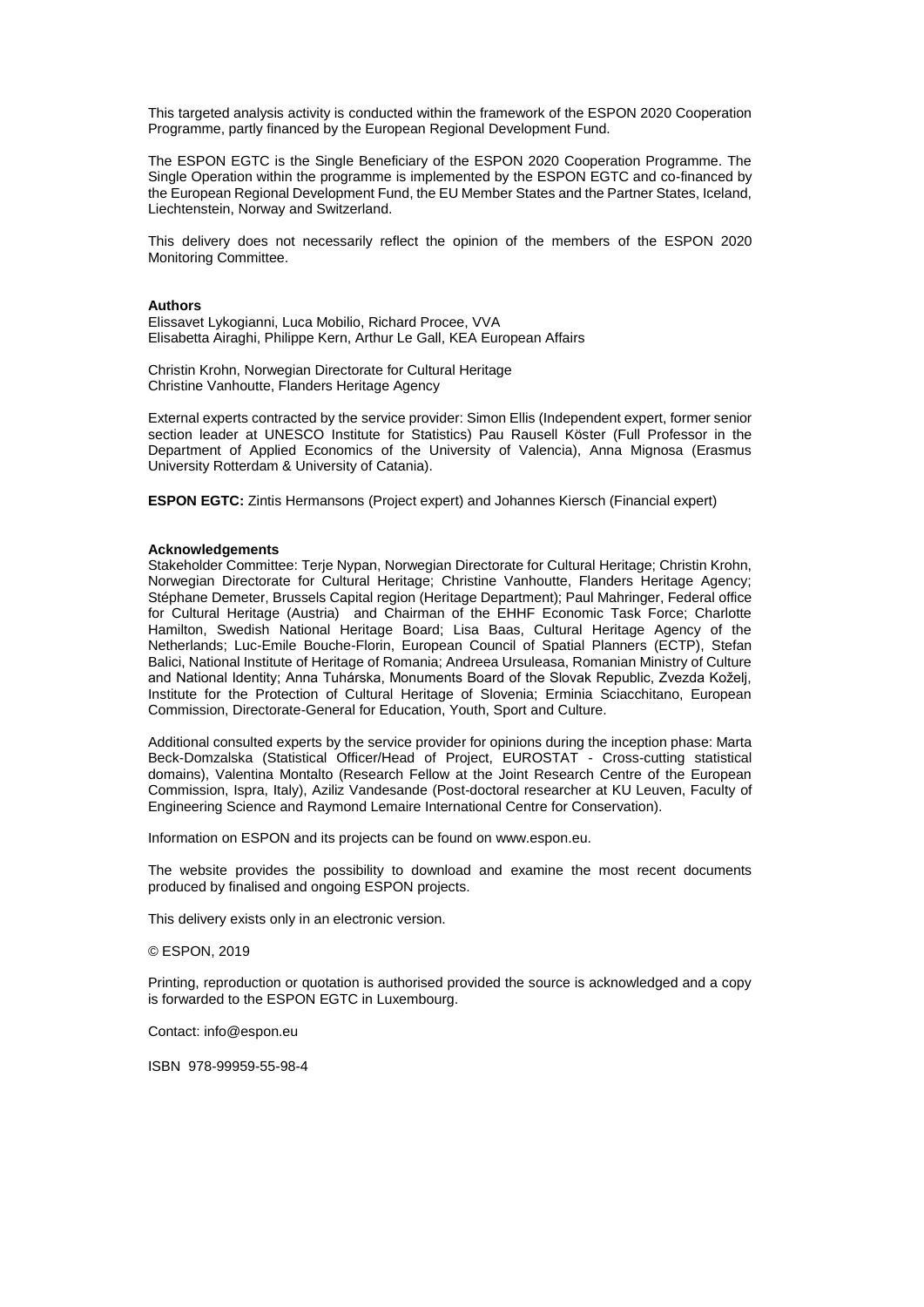Material Cultural Heritage as a Strategic Territorial Development Resource: Mapping Impacts Through a Set of Common European Socio-economic **Indicators**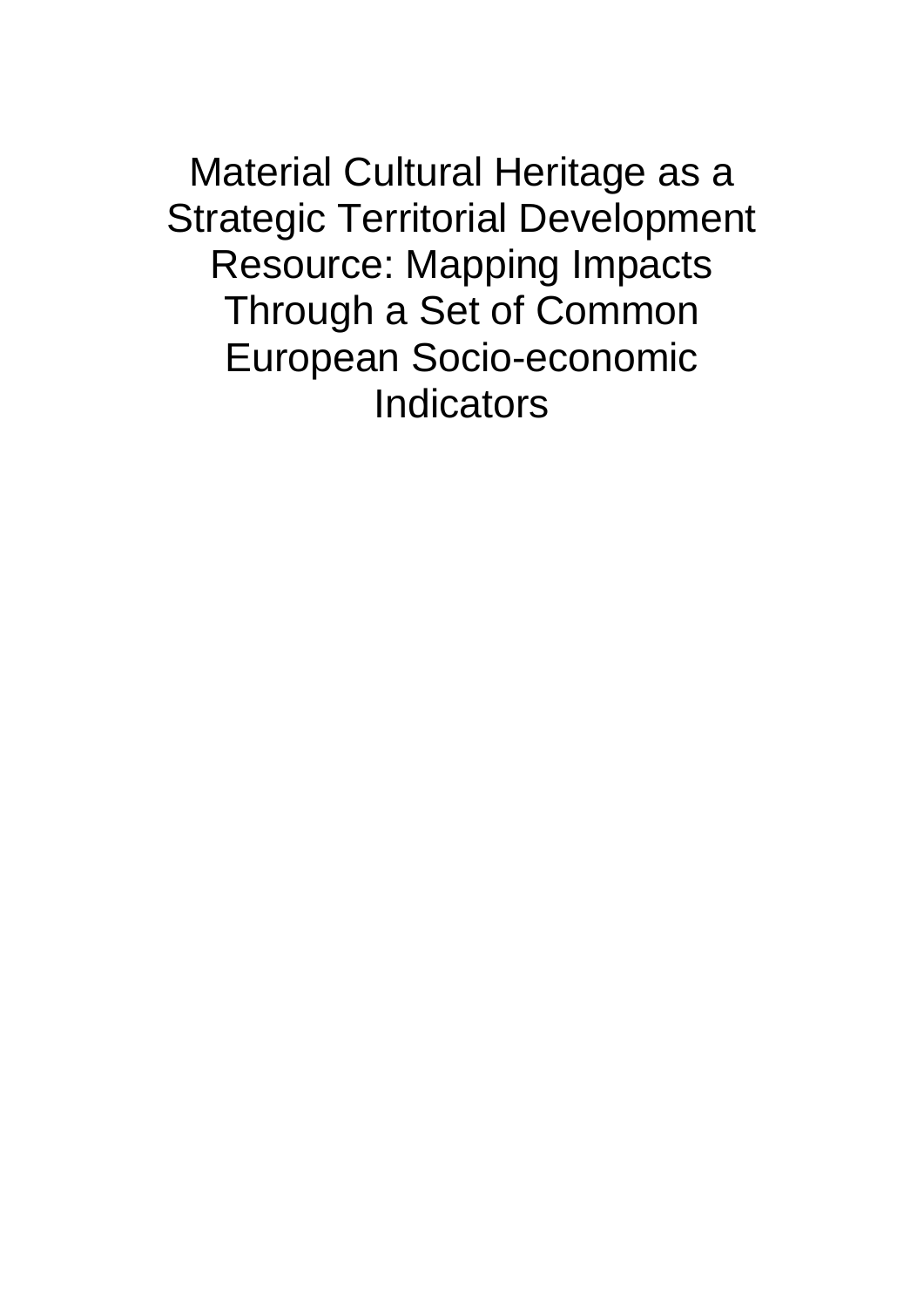## **Table of contents**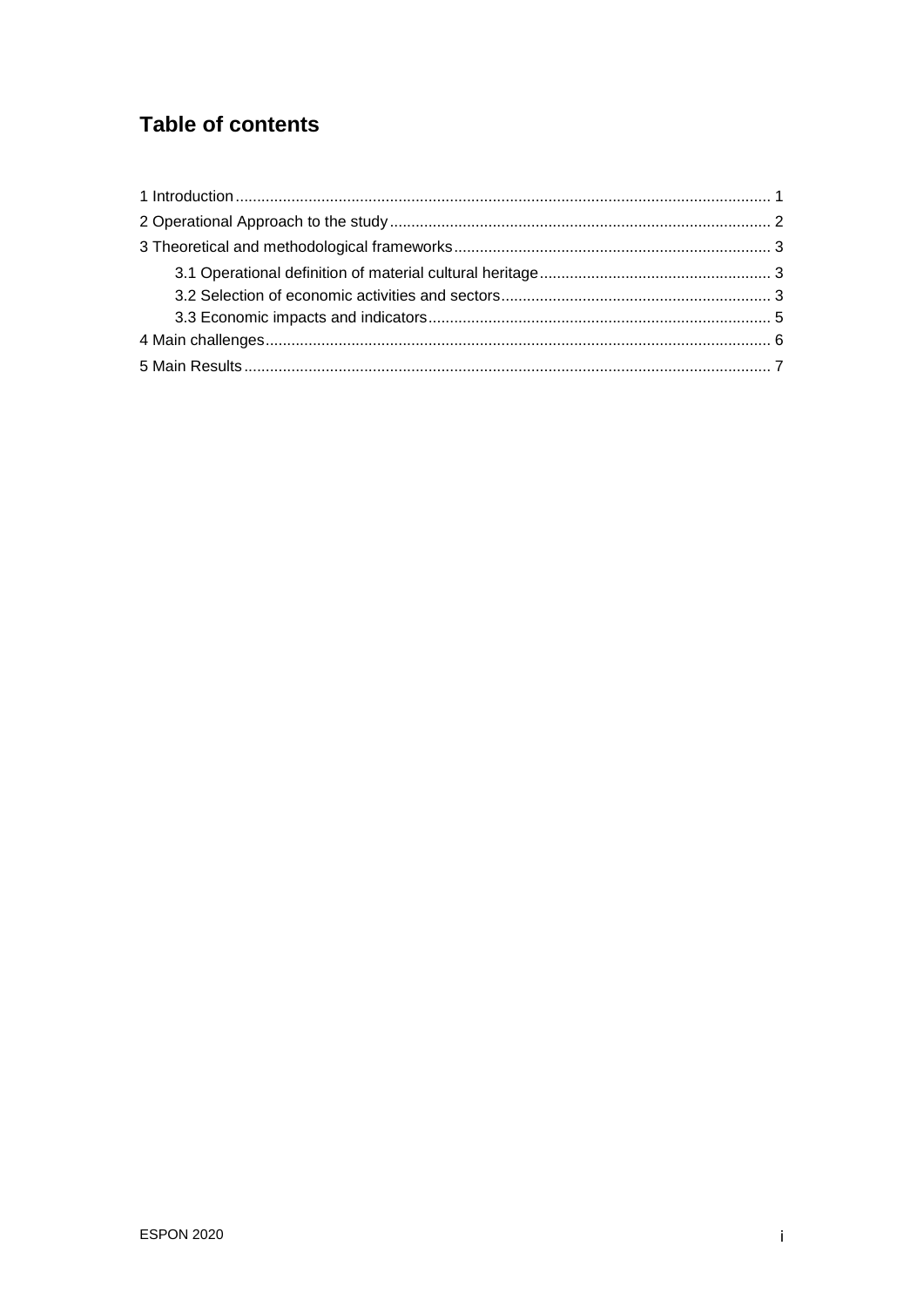## **Abbreviations**

| EC           | European Commission                                                                 |
|--------------|-------------------------------------------------------------------------------------|
| <b>EHHF</b>  | European Heritage Heads Forum                                                       |
| <b>ESPON</b> | European Territorial Observatory Network                                            |
| EYCH2018     | European Year of Cultural Heritage 2018                                             |
| EU           | European Union                                                                      |
| <b>GVA</b>   | Gross Value Added                                                                   |
| ICT.         | Information and Communication Technology                                            |
| <b>ISCO</b>  | International Standard Classification of Occupations                                |
| MCH          | <b>Material Cultural Heritage</b>                                                   |
| <b>NACE</b>  | Nomenclature statistique des activités économiques dans la Communauté<br>européenne |
| <b>NUTS</b>  | Nomenclature of Territorial Units for Statistics                                    |
| <b>TOR</b>   | Terms of References                                                                 |
|              |                                                                                     |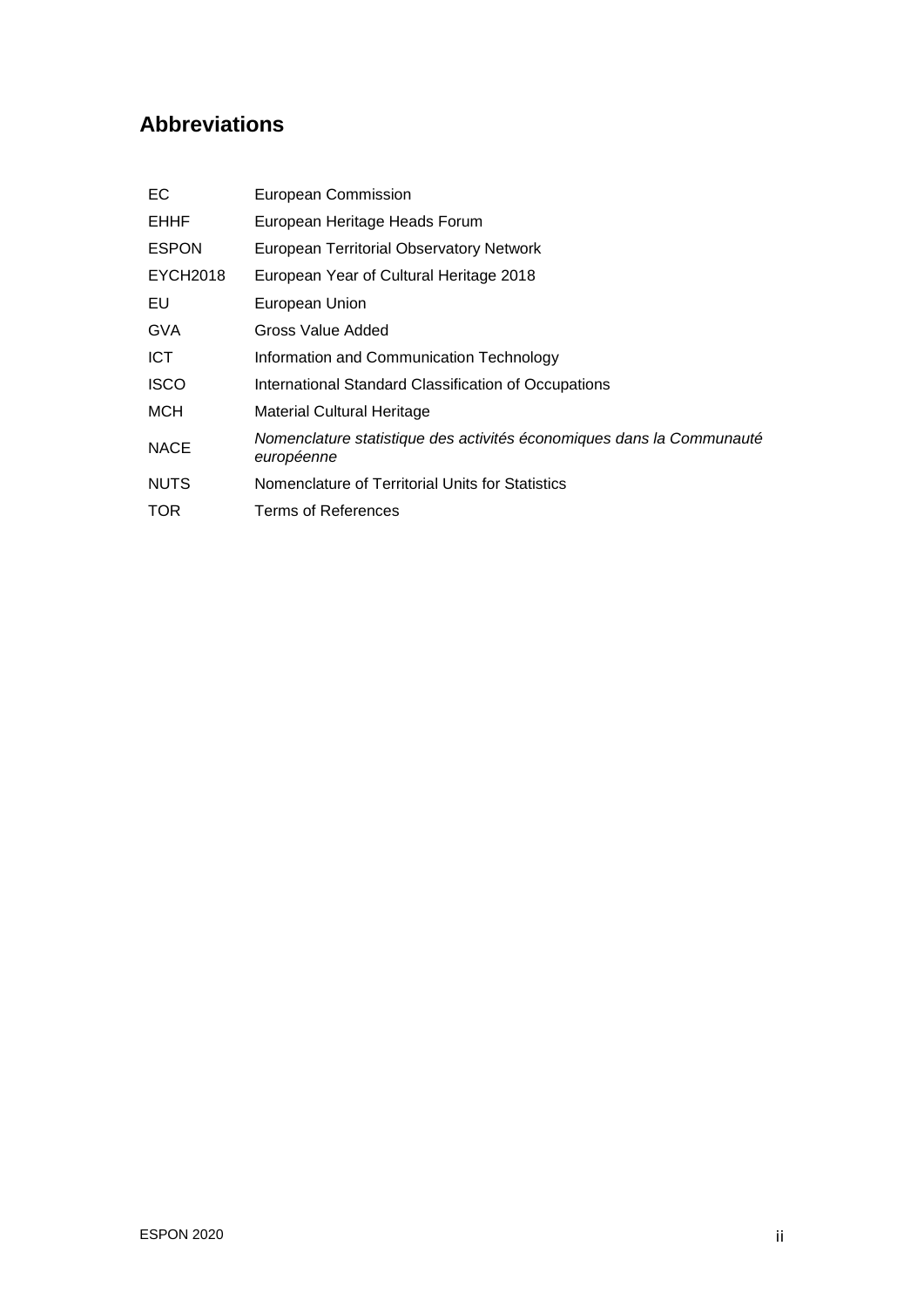## <span id="page-5-0"></span>**1 Introduction**

This Targeted Analysis aims to quantify the economic impact of material cultural heritage (MCH) on economic development in 11 selected countries and regions in Europe over the past five years. The geographical scope of the study includes Austria, Brussels, Flanders, Italy, the Netherlands, Norway, Portugal, Romania, Slovakia, Slovenia, Sweden. The data collection and analysis have been carried out at national and regional level, where possible up to NUTS (Nomenclature of Territorial Units for Statistics) 2 level. The economic impact of MCH is quantified in selected economic sectors/activities: archaeology, architecture, museums, libraries and archives activities, tourism, construction, real estate, ICT (Information and Communication Technology) and insurance.

The study coincided with the European Year of Cultural Heritage 2018 (EYCH2018) and it is part of the European Framework for Action on Cultural Heritage adopted by the European Commission to maintain the legacy of the EYCH2018.

The current study builds on the research carried out by the Economic Task Force of the European Heritage Heads Forum (Nypan, 2015; Vanhoutte, 2019) and the European Commission (notably KEA 2015 and Cultural Heritage counts for Europe 2015). The present study is a first step towards the development of a common monitoring system for data collection, processing and delivery across countries/regions.

This synthesis report aims to share experiences from this project in light of future research in this field. More specifically, this document outlines the:

- Approach;
- Theoretical and methodological frameworks;
- Main challenges; and
- Main results.

The reader may refer to the Main Report and its Annexes for more information on this research project.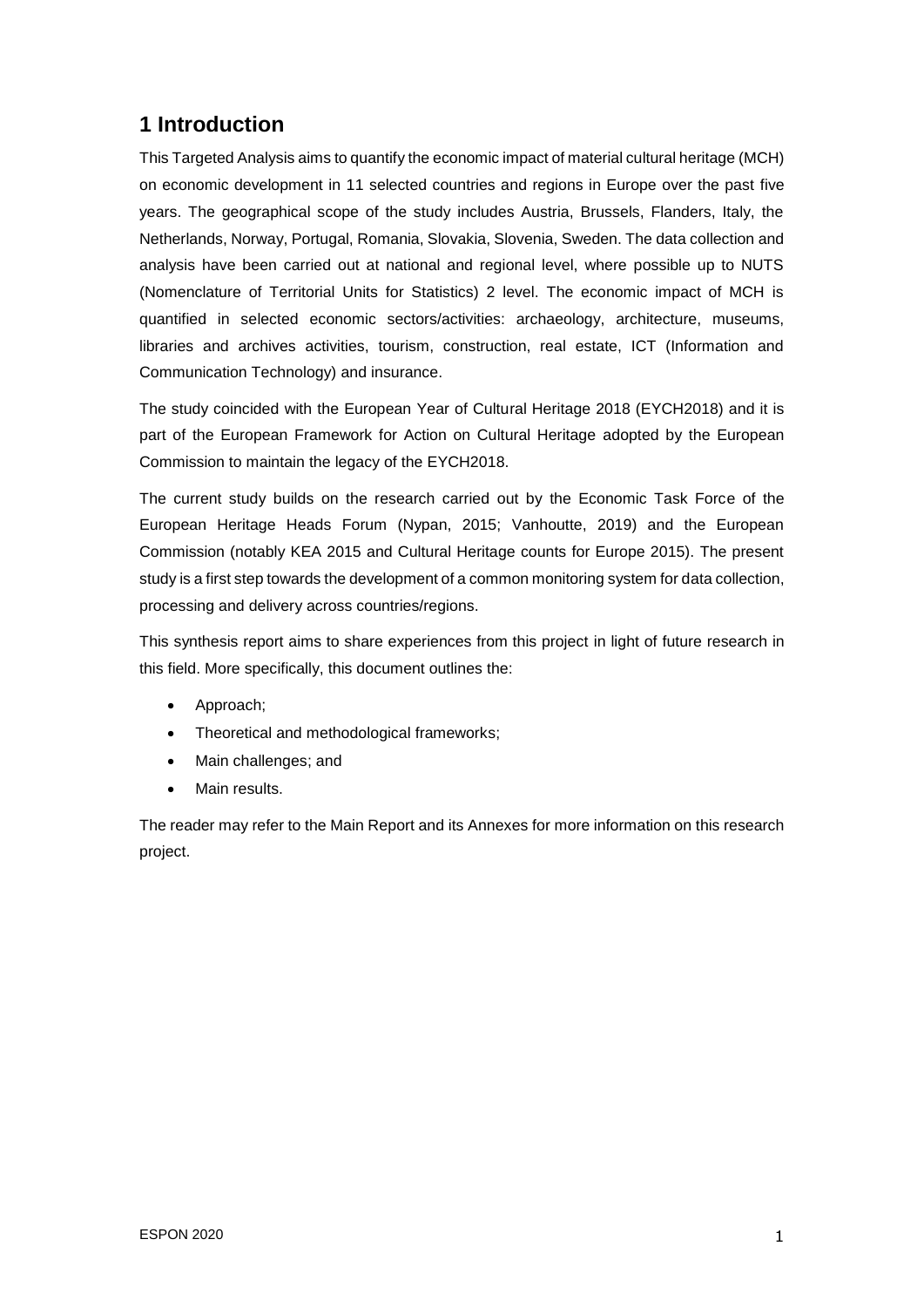## <span id="page-6-0"></span>**2 Operational Approach to the study**

[Figure 1](#page-6-1) shows that the research trajectory consisted of four phases.



<span id="page-6-1"></span>*Figure 1: Operational approach to the study*

*Source: elaboration of the service provider (2018)*

In the scoping phase desk research of similar studies and other relevant research reports on assessments of the economic impact of MCH took place as well as a round of consultation of experts, who were members of the Stakeholder Committee and external experts contracted by the project. This phase resulted in the theoretical framework of the study including the value chain approach, the operational definition of MCH, the preliminary selection of economic sectors/activities to be considered, as well as relevant data sources and potential gaps. In the second phase, the methodological framework was designed, consisting of the final selection of economic sectors/activities and the definition of indicators to measure the economic impacts. In the third phase, data collection activities and analysis of impacts were carried out. In the final phase, a blueprint was designed for a monitoring system.

During the research process regular progress and review meetings with ESPON EGTC and the Stakeholder Committee were held to present and discuss emerging findings. The engagement of the Stakeholder Committee has also been crucial in facilitating the data collection and ensuring the usefulness of the analysis and recommendations delivered in the study for use in future research in the field.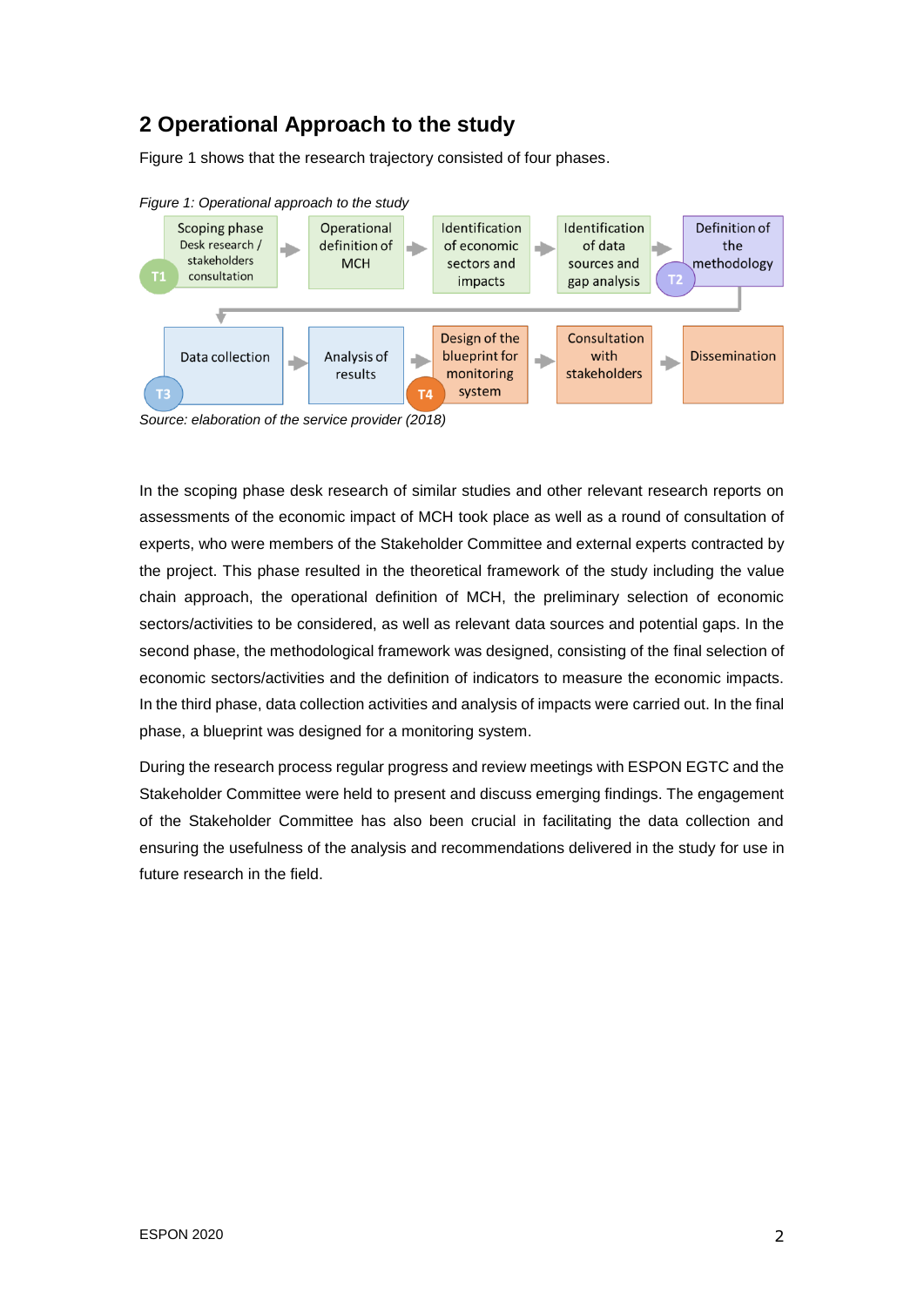## <span id="page-7-0"></span>**3 Theoretical and methodological frameworks**

### <span id="page-7-1"></span>**3.1 Operational definition of material cultural heritage**

The approach of drawing up an operational definition was taken primarily to reflect the different protective laws related to MCH in the selected countries/regions. <sup>1</sup> The detailed analysis of these laws took place during the Inception phase of this study and was complemented by additional desk research of existing literature. As a result, the following operational definition has been used:

#### *Box 1: Operational definition of MCH in the context of this study*

Objects including different types of immovable (e.g. archaeological sites, cultural landscapes, etc.) and movable (e.g. paintings, books, etc.) MCH recognised as having heritage value in each country according to three types of recognition:

- 1. Listed (included in national and/or regional inventories, the latter understood as sources made available by public authorities at national and regional level where MCH is recorded) as having heritage value and legally protected (this also comprises the sites listed in the UNESCO World Heritage List);
- 2. Listed (included in national and/or regional inventories) as having heritage value but not legally protected;
- 3. Historical building stock.<sup>2</sup>

This operational definition also includes places which are publicly accessible and where movable MCH objects are stored/exhibited, namely archives, libraries and museums.

*Source: Elaboration of the service provider and the Stakeholder Committee (2018)*

The operational definition on MCH has been chiefly used to map a comparable baseline population of MCH in the selected countries/regions.

### <span id="page-7-2"></span>**3.2 Selection of economic activities and sectors**

MCH stimulates activities which in turn trigger economic transactions which have an impact on the local and national economy. In the context of this study, it has been important to identify which economic activities are dependent on MCH, which economic impacts MCH generates, and what the linkages between MCH and the wider economy are.

The value chain approach offers a theoretical background to these aims and it forms the basis for identifying the economic sectors/activities linked to MCH. The value chain model is used as

l

<sup>1</sup> The main sources used to identify relevant heritage laws include the HEREIN System [\(http://www.herein](http://www.herein-system.eu/)[system.eu/\)](http://www.herein-system.eu/), the UNESCO Database of National Cultural Heritage Laws [\(http://www.unesco.org/culture/natlaws/\)](http://www.unesco.org/culture/natlaws/) and the Compendium of cultural policies and trends [\(https://www.culturalpolicies.net/web/index.php\)](https://www.culturalpolicies.net/web/index.php).

<sup>&</sup>lt;sup>2</sup> In the context of this study, pre-1919 dwellings have been used as a proxy for the historical building stock based on data available at European level by EUROSTAT – 2011 Census database (https://ec.europa.eu/CensusHub2/query.do?step=selectHyperCube&qhc=false). This information is not without limitations (for instance the Census refers to 2011 data and includes only dwellings), but it has been selected because of its comparability across all countries/regions and its availability up to NUTS 3 level.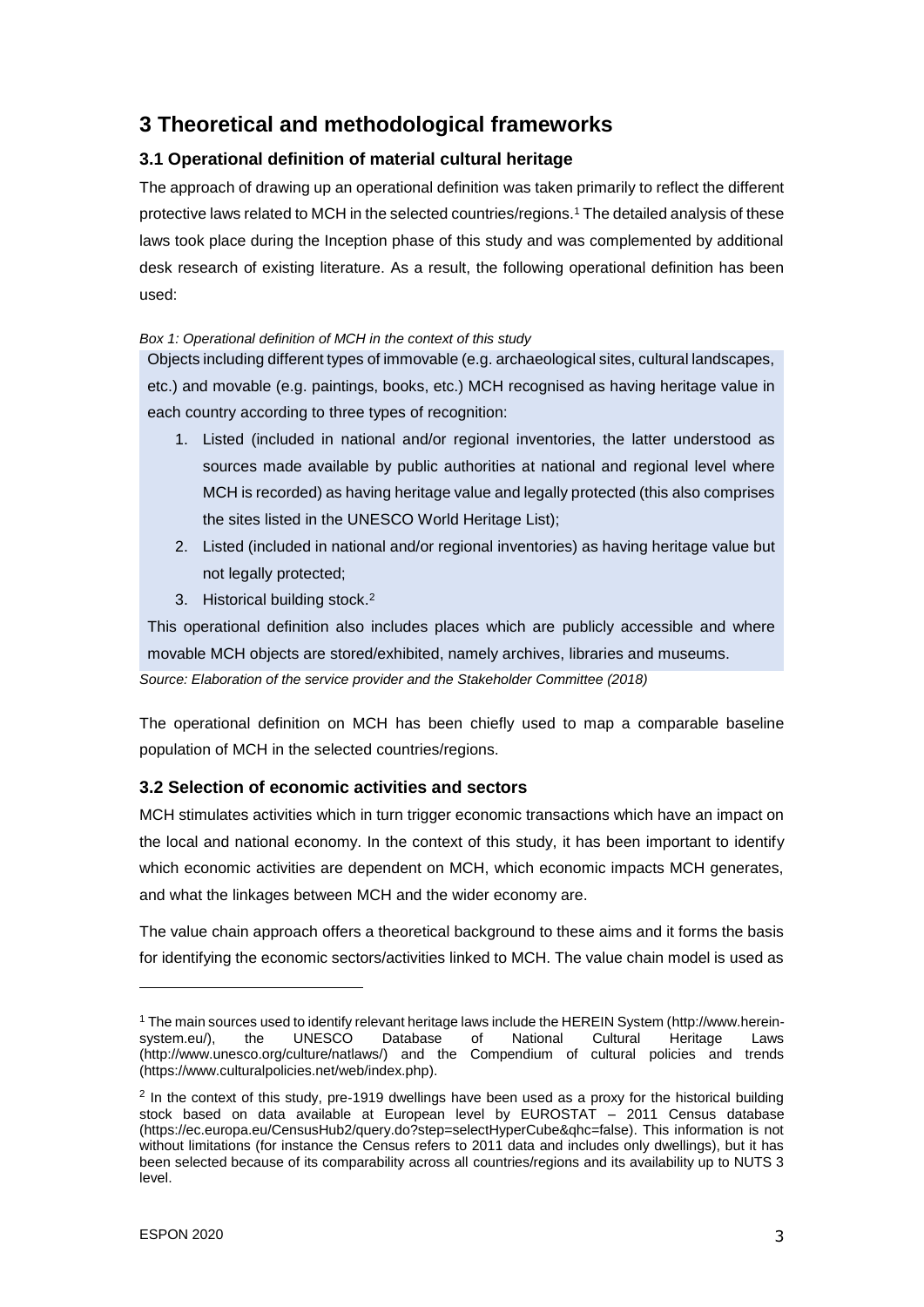a framework to delineate economic sectors. This includes not only the identification of the steps in the value chain but also an in-depth analysis of the interrelations between actors that cooperate to create economic value. This framework can be applied to a wide range of sectors even though it requires some adjustments for non-industrial sectors, such as cultural heritage, where the classical conception of economic value creation does not entirely apply.

The MCH value chain model proposed in this study is represented in [Figure 2](#page-8-0) and consists of the core and supporting functions (as well as ancillary goods and services):

- Creation (core function);
- Management (core function);
- Dissemination/trade (core function);
- Exhibition/transmission (core function)
- Education/research activities (supporting function); and
- Regulatory management/public funding/policy regulation activities (supporting function).

<span id="page-8-0"></span>



*Source: Elaboration of the service provider and the Stakeholder Committee (2019)*

This model is different compared to other value chain models to better reflect the specificities of MCH. [Figure 3](#page-9-1) conceptualises the key economic sectors/activities related to the (core and supporting) functions and the ancillary goods and services of the MCH value chain. This categorisation is conceptual and the boundaries between the sectors/activities are not clearcut (e.g. advertising can also be related to exhibition and transmission). This model allows for the identification of the economic sectors/activities to be included in the quantitative analysis of this study.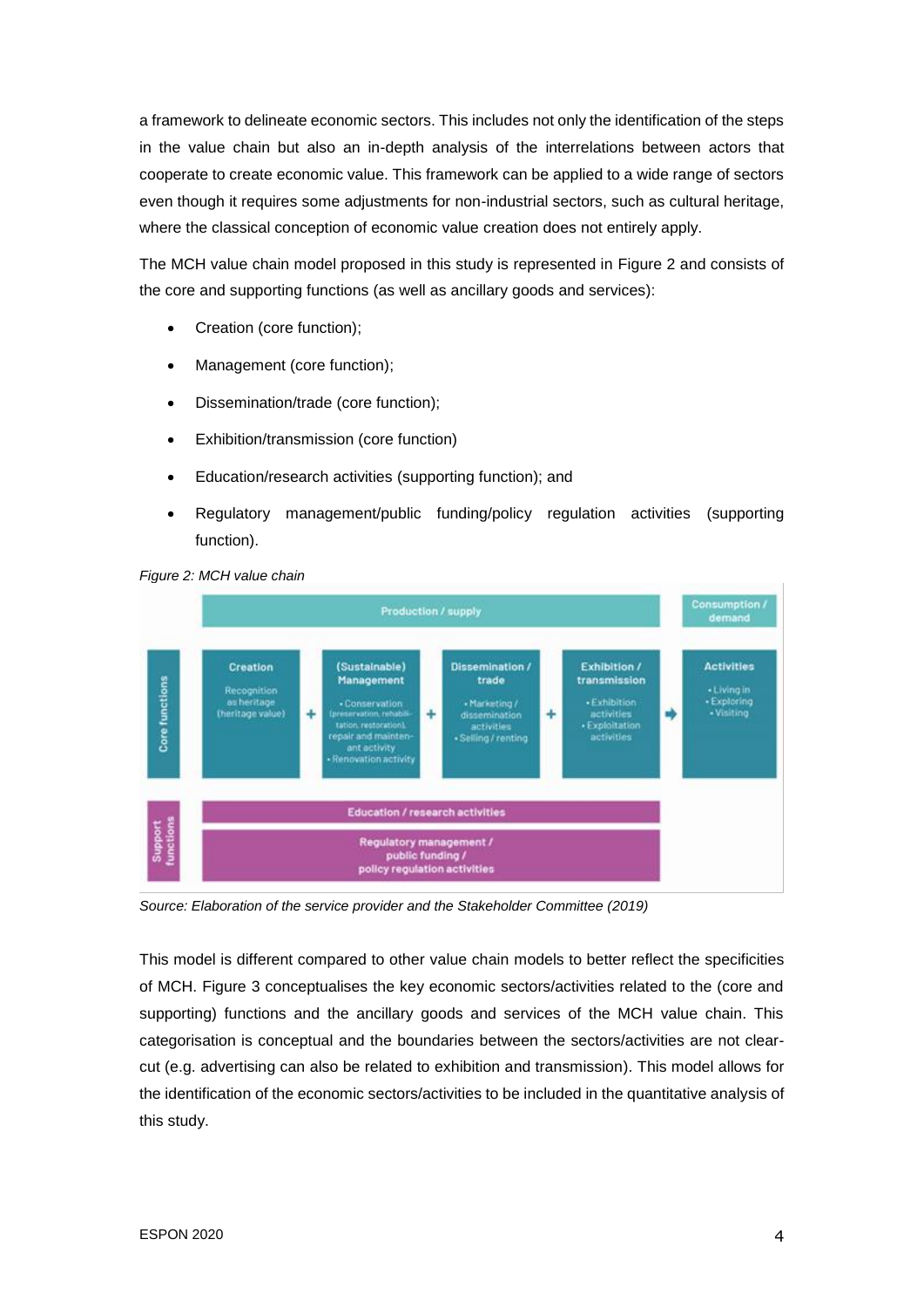

<span id="page-9-1"></span>*Figure 3: Linking functions to economic sectors/activities*

*Source: Elaboration of the service provider and the Stakeholder Committee (2019)*

### <span id="page-9-0"></span>**3.3 Economic impacts and indicators**

This study has primarily focused on measuring the economic impact of MCH in the above identified private sectors through three key indicators:

- Employment (in FTE),
- Turnover, and
- Gross Value Added (GVA).

In addition, the study has also considered the following indicators to complement the analysis:

- Value of heritage volunteering (both in terms of estimated FTE and estimated monetary value); and
- Expenditure by the public sector on MCH (investments by public authorities on cultural services and spending on conservation, restoration, repair and maintenance of protected constructions).

As such, this analysis is not limited to profit value creation but also includes non-profit value creation.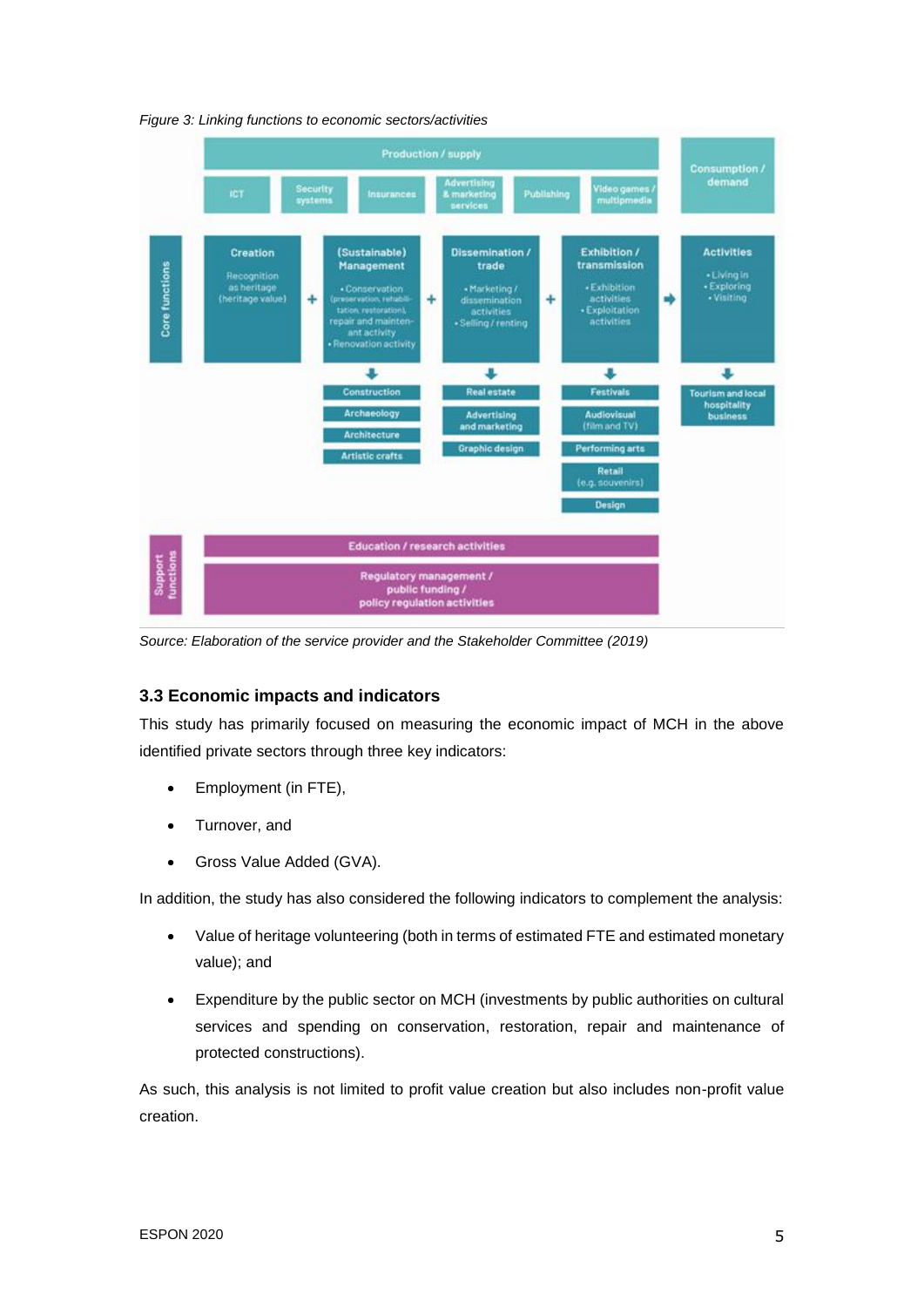## <span id="page-10-0"></span>**4 Main challenges**

This research is the first of its kind with such a large geographical and thematic scope. The research has been particularly challenging for the following reasons:

- **Definition of material cultural heritage**: in Europe, there is a common understanding that (material cultural) heritage is what is considered worth preserving and transmitting to future generations due to its heritage value, such as archaeological, historical, architectural, or aesthetic value. Each country/region, however, outlines its own set of criteria and processes to designate MCH by cultural heritage laws which reflect national or regional traditions. For the purpose of this study, a common *operational*  definition of MCH was needed to ensure comparability of data. The approach taken for this research was to ensure a wide scope of the definition to fully capture what people and communities consider having heritage value (which is sometimes larger than what is labelled as such);
- **Elaboration of the theoretical and methodological framework**: the conceptual and methodological challenges of calculating the economic impact of MCH particularly relate to the difficulty of mapping all the links between MCH and various economic activities/sectors as well as the availability/comparability of data across countries/regions. Desk research carried out during the inception phase showed that the majority of the studies assessing the impact of MCH are limited in both geographical and thematic scope. Several studies tend to focus on stand-alone heritage sites (such as cathedrals and castles) specific regions/countries, or alternatively on a particular economic sector (e.g. tourism or real estate). One clear limitation of such approaches is that their results cannot be generalised. Consequently, one of the main goals of this study has been to develop an agreed theoretical framework defining the economic activities and sectors on which MCH has an impact as well as the methodological framework describing how to determine the impact MCH has on these economic sectors, including relevant indicators;
- **Data availability**: a key challenge has been to isolate heritage within broader statistical categories. As an example, we refer to the current classification systems for economic activities (NACE) and occupation (ISCO) which are currently not adapted to capture the full contribution of cultural heritage to the economy (e.g. archaeology is not included in these frameworks); and
- **Engagement of relevant stakeholders**: the collaboration with the relevant stakeholders has been challenging for the data collection, especially since much of the available data is dispersed across many different categories of stakeholders (e.g. NSIs, heritage organisations, industry associations, etc.).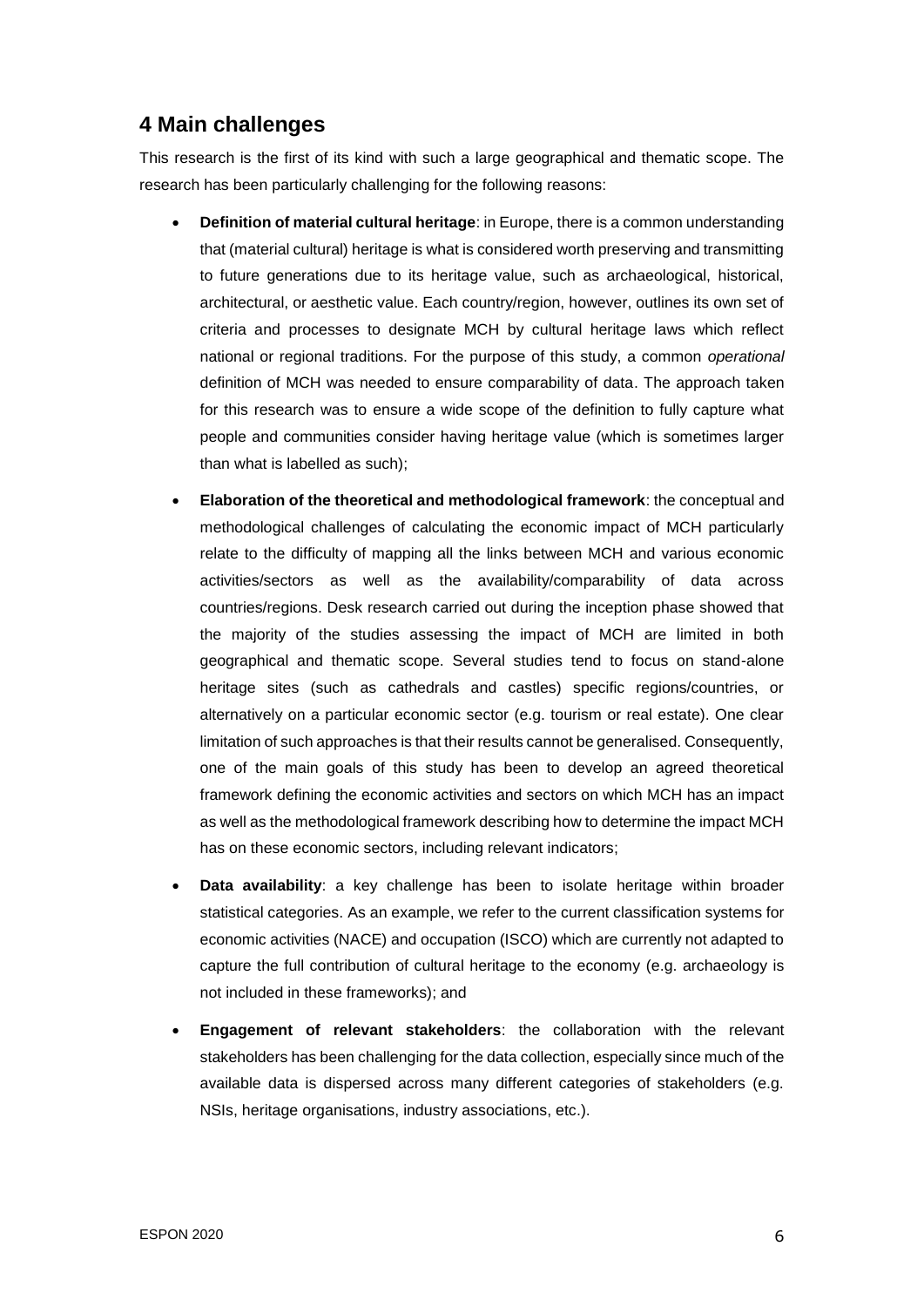## <span id="page-11-0"></span>**5 Main Results**

The box below presents the total impact of MCH in stakeholder countries/regions in 2016 (both in numerical values and as relative values, i.e. as share in the total business economy and total services economy).

*Total impact of MCH in stakeholder countries/regions, 2016*

- **Employment:** 549,003 Full Time Equivalent;<sup>3</sup>
- **Turnover:** EUR 83,985.4 million;
- **Gross Value Added:** EUR 32,445.6 million;<sup>4</sup>
- **Value of volunteering:** EUR 171.2 million; and
- **Public expenditure in the heritage sector:** EUR 447.9 million.

Comparing the impact of Material Cultural Heritage to the wider economy:

- **Employment:** 2.1% of the total business economy except financial and insurance activities and 5.0% of the total services economy (NACE codes H-N and S95), similar to the contribution made by the entire subsectors of support activities for transportation, cleaning activities or private security activities;
- **Turnover:** 1.0% of the total business economy except financial and insurance activities and 4.0% of the total services economy (NACE codes H-N and S95), similar to the contribution made by the entire subsectors of support activities for transport, legal and accounting activities or wired telecommunication activities;
- **GVA:** 1.6% of the total business economy except financial and insurance activities and 3.4% of the total services economy (NACE codes H-N and S95), similar to the contribution made by the entire subsectors of activities of head offices, engineering activities and related technical consultancy or business and other management consultancy activities.

*Source: elaboration of the service provider (2019) based on national databases and Eurostat*

The figure below summarises the impacts related to MCH in all stakeholder countries/regions per sector/activity in 2016. More details on the exact calculations and full results can be found in Section 4 of the Main Report. The figure shows that the main impacts are coming from two sectors: tourism and construction. A clear picture is provided on the impacts on the turnover, more than for the other impact indicators, as there is comparable data for all sectors/activities.

l

<sup>&</sup>lt;sup>3</sup> In addition, there were 180,102 persons employed in archaeology and museums, libraries and archives. Because of lack of data availability, these persons cannot be expressed in terms of Full Time Equivalent. <sup>4</sup> Because of lack of data availability, it was impossible to estimate the Gross Value Added of archaeology and museums, libraries and archives.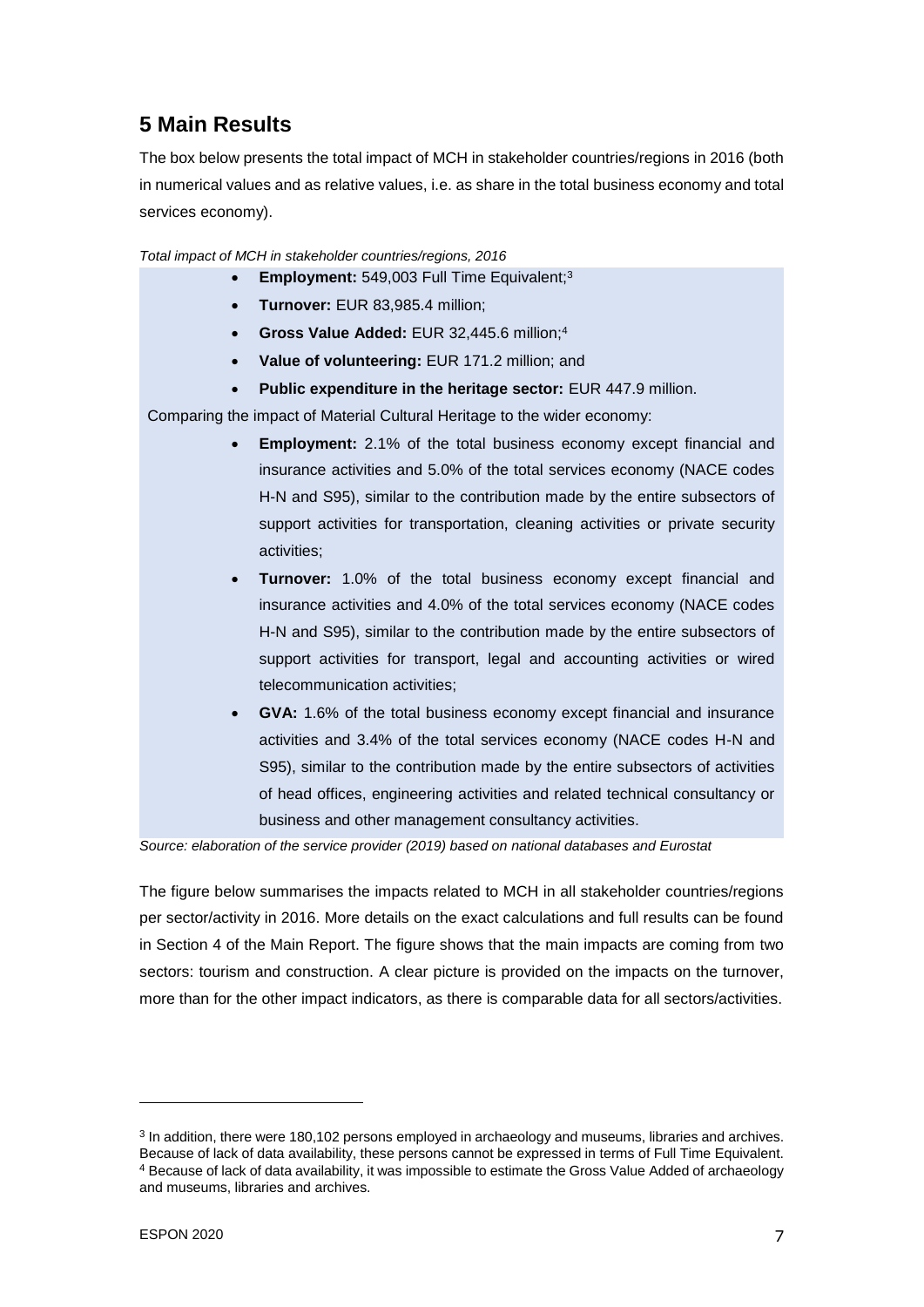

*Impacts related to MCH in the stakeholder countries/regions, 2016<sup>5</sup>*

*Source: elaboration of the service provider (2019) based on national databases and Eurostat*

These key findings demonstrate the importance of MCH for territorial development. Beyond its intrinsic value, MCH matters in economic terms as it fuels locally rooted employment and generates economic activities. In addition, the study proposed a monitoring system to gather data and calculate impact more optimally going forward in the future.

l

<sup>5</sup> Employment figures for archaeology are from 2014.